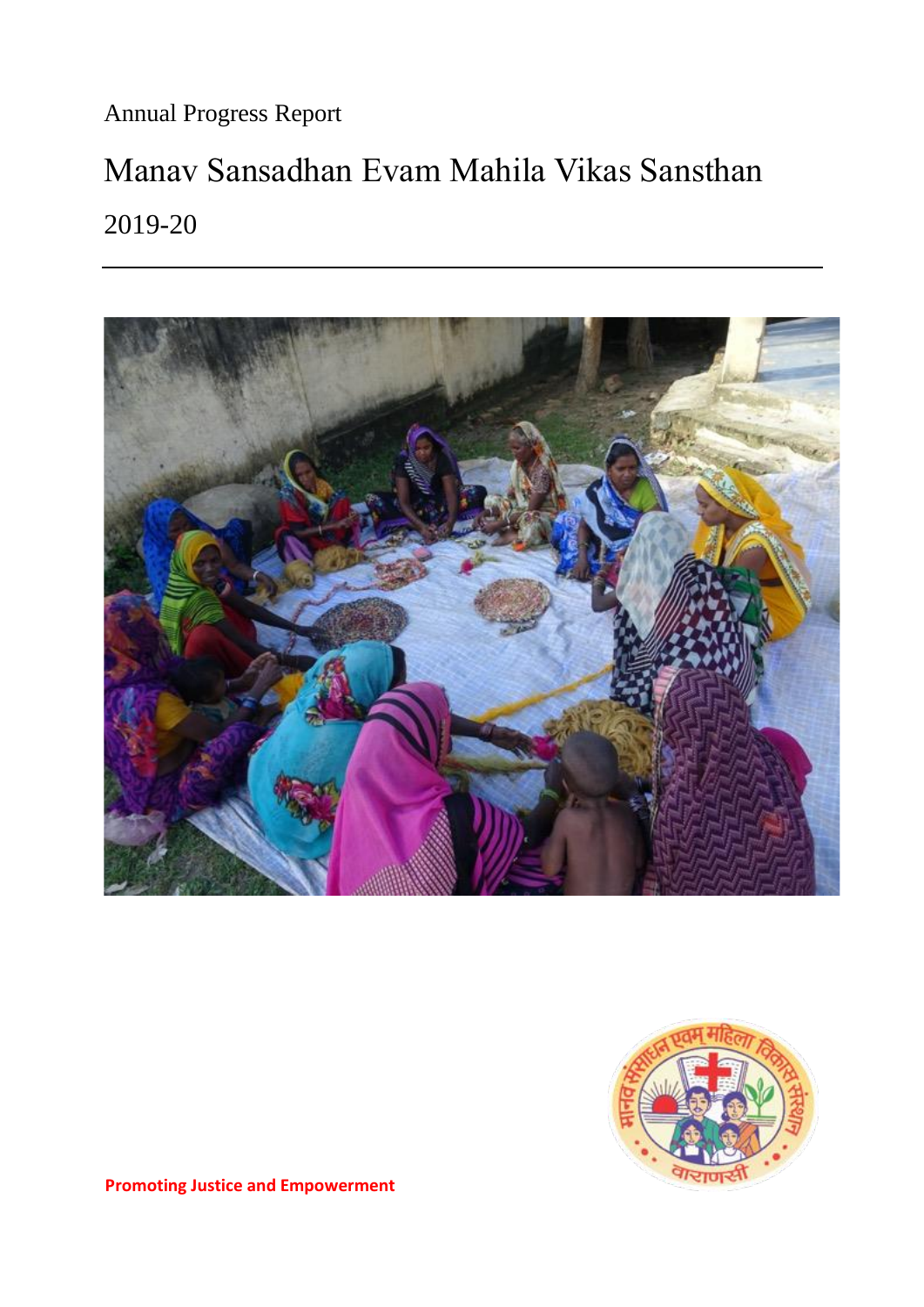#### **About MSEMVS:**

MANAV SANSADHAN EVAM MAHILA VIKAS SANSTHAN (MSEMVS) is nongovernmental organization. It was established in 1990 under guidance of veteran Social Scientist and Vice Chancellor of Mahatama Gandhi Kashi Vidhyapeeth & Member of Parliament Prof. Raja Ram Sashtri.

MSEMVS Initiate to empower people and enhance the transformation of society ever striving towards building on inclusive, participatory, harmonious & just society by ensuring that they have equal access not only to the goods and services but also the skills necessary for realizing their full human potential.

To realize this vision, MSEMVS works towards increasing the participation of the most deprived sections of society in mainstream development processes through:

1. Empowerment of women and children;

2. Capacity building of the existing community structures;

3. Strengthening the community leadership capacities of the community members to reach to the services.

4. Support to Govt. structures and front line service providers in service delivery.

MSEMVS has been working on the issues of child rights, education, health and livelihood focusing children , women and marginalized population. MSEMVS has been working on the issues of prevention of bonded labour, debt bondage, child labour and human trafficking through protection and prevention initiatives since 1996.

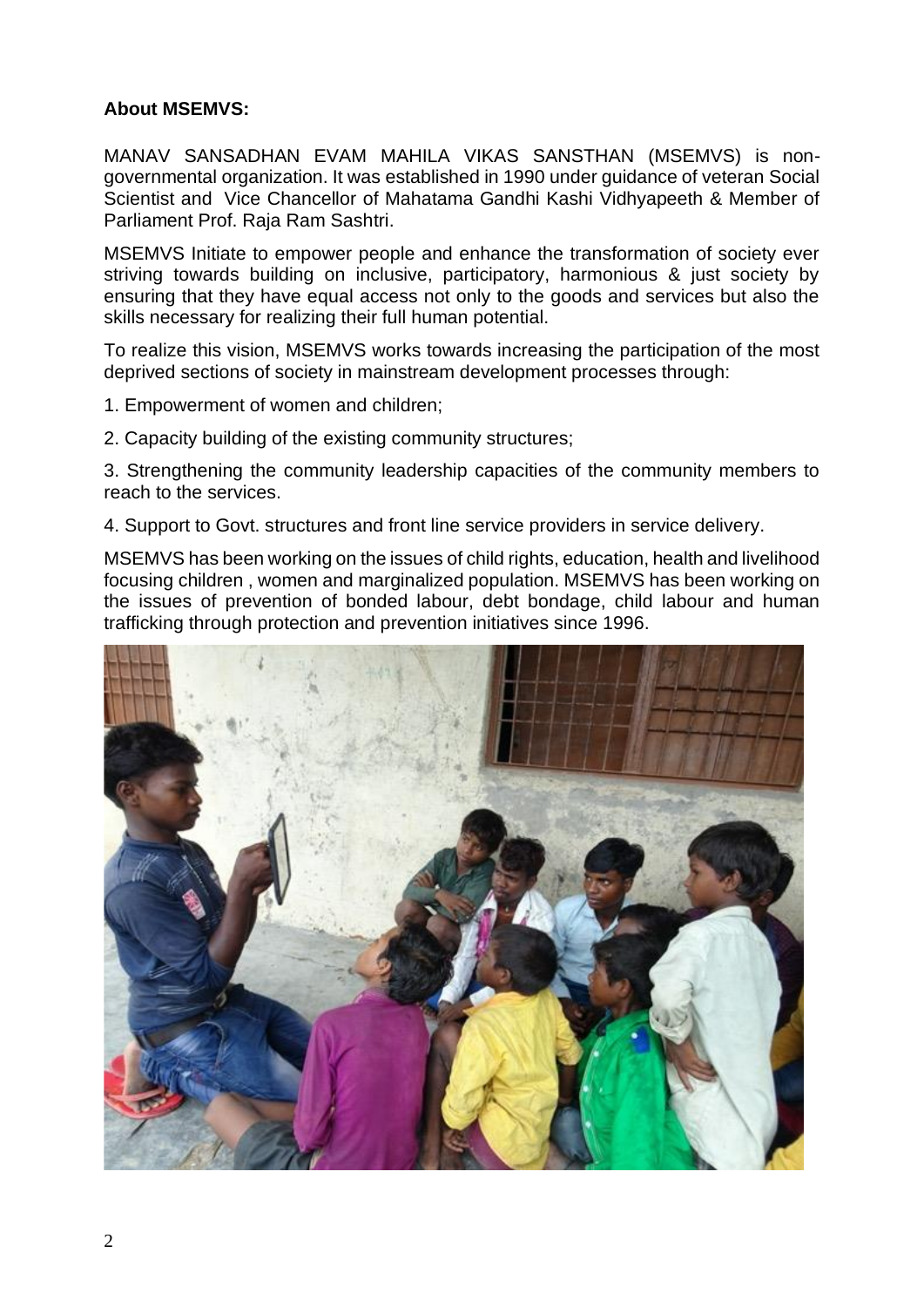#### **Progress at a Glance during 2019-20:**

**Education Project-** MSEMVS is implementing its education project through Transitional Schools/ Remedial coaching in the community of most deprived section in the society.

With the help of Voices for Freedom, MSEMVS operated 20 Transitional Schools/ Remedial coaching for the children of most marginalized section in the society. **1120** children including child labourers and their siblings provided accelerated education through joyful learning methods at their doorsteps. These efforts not only help the children and their parents to get rid of child labour and debt bondage, it also helps them to mainstream and retain the children in formal education system.

During this year's community got the srvices;195 Children mainstreamed and retained in government school, 105 SHGs members received the skill training and 8 SHGs received monetary support from National Rural livelihood mission, 31 Adolescents girls received the vocational training, 4563 venerable families received different government services (Housing, MNREGA, Bank linkage, Aadhar Card, Pan Card, JSY, Toilet etc. ), 1 health camps organized for health services in communities. Altogether 75 community members benefited during this camp.



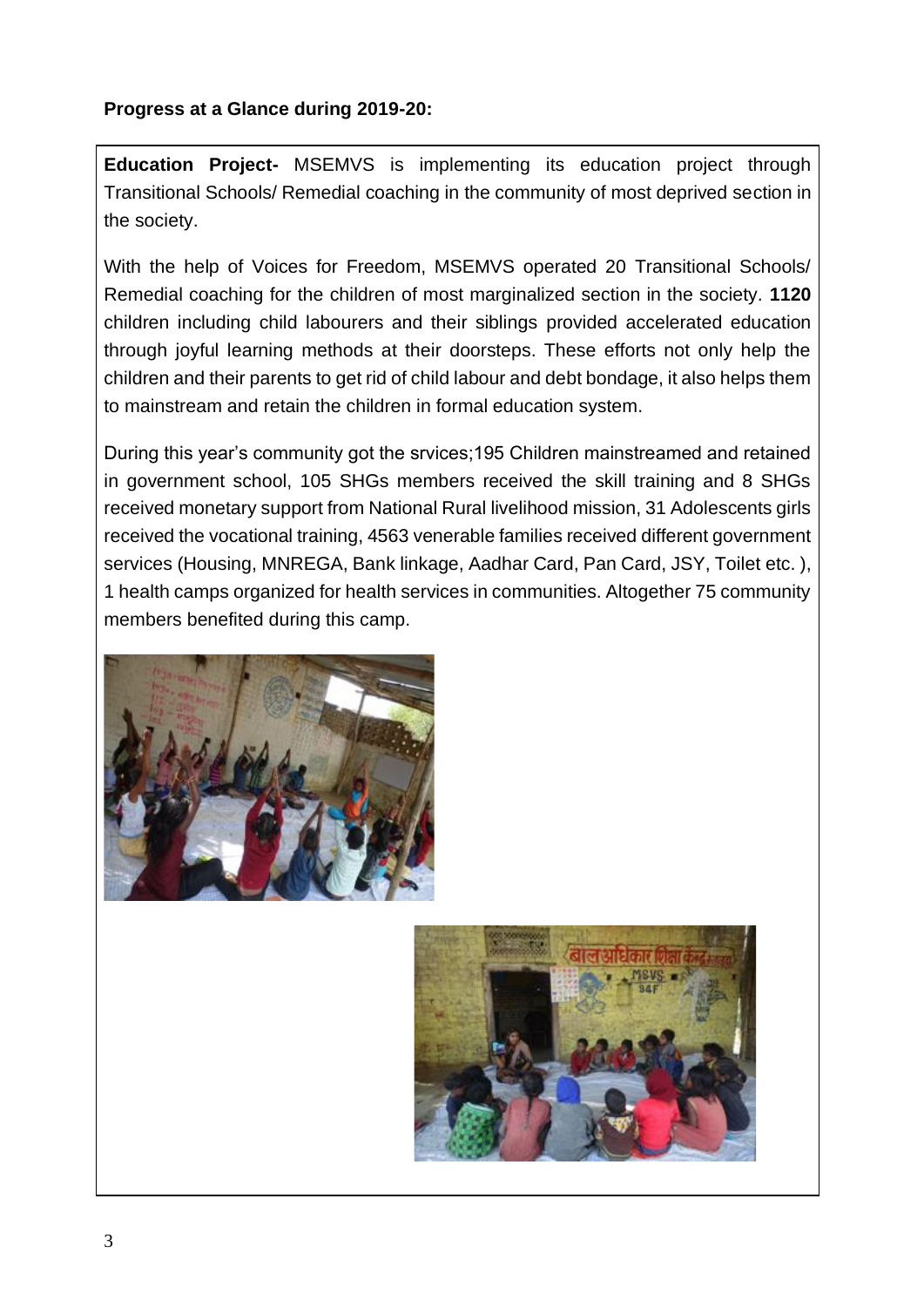**STEPS Project (Health, Education and livelihood)-** To reduce the vulnerability of human trafficking, bonded labour and child labour MSEMVS worked with an integrated approach with inclusion of Health, Education and livelihood. With the support the Freedom Fund MSEMVS successfully implemented the project in **123 villages of 4** districts (Varanasi, Bhadohi, Mirzapur and Chandauli).

**123** CVCs (Community Vigilance committee) trained on functioning of CVC, Individual initiative for liberation, Community initiative for Sustained freedom and Successful IGPs model of SHG and Survivors. Maturing CVCs, Sharing the experiences and envisioning for a slavery free community in future.

Through Microenterprises and Micro finance, the **946 SHG women's** are becoming self-depend. More than **189** women's are weaving carpet and selling their product in local market. **150 SHGs** members started goat business. SHG women increased their saving money and they helped others to save money. **150 Youths** trained on paper plate making, motor binding, painting & putti etc.

MSEMVS operated 6 Non formal educational (NFE) centers in the project area. Altogether **185 children** continued getting their accelerated education through remedial coaching.

MSEMVS facilitated the community members to access entitlements. 1756 individuals received the entitlement including 186 Ayushman, 158 Children's registered in ICDS, 263 Children enrolled formal and Government school, 451 Govt. Housing, 436 community members supported for BOC registartion,102 Toilets, 132 Children's supported to vaccination from Health Department. 9 health camps organized for health services in communities. Altogether 751 community members benefited during this camp.

6 Capacity building and Sensitization meeting of BCPC/DCPU, AHTU, SJPU, Police, labour department, WCD organized on issue Human trafficking, Bonded labour, Child labour and POCSO Act. Altogether 203 officials had participated in this training.

MSEMVS team worked for activating the Village Child Protection Committees (VCPCs) in 5 more village Panchayats. Altogether 50 Village level child protection committee (VCPC), 5 block level child protection committee (BCPC) and 2 district child protection committee are active in three districts.

Organized a Anti Trafficking Awareness chariot program for 4 days under the leadership of survivors/CVC leaders. 6900 peoples aware on child labour and child tracking.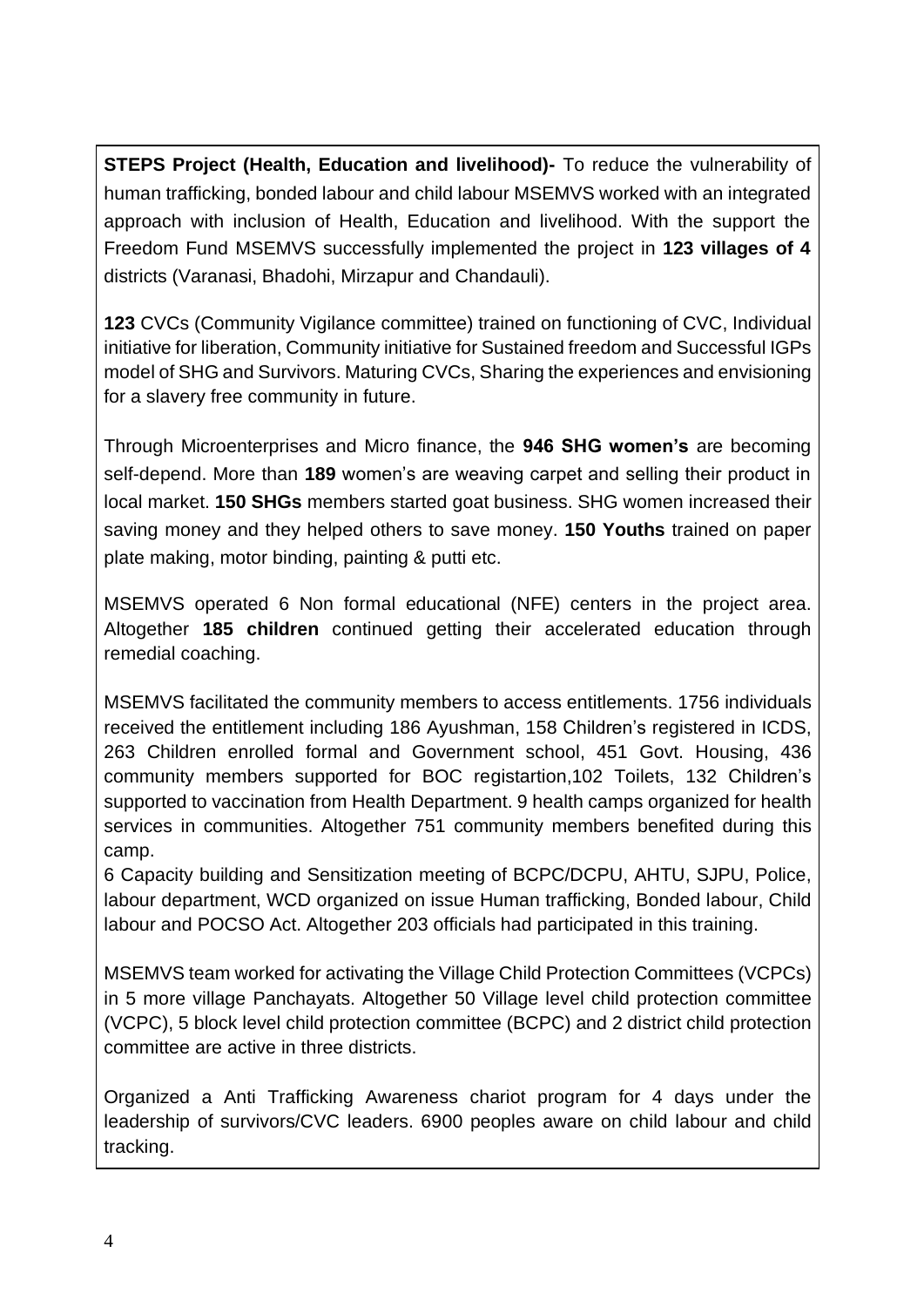With the support of Police department jointly conducted Awareness Program (*Balika Suraksha Jagrukta karyakram)* in 81 Schools in 2 Blocks of Varanasi. 15583 school children aware on child protection, child rights and government helpline numbers.

Massive drive for enrolment of children (6-14 years) into Govt. School done. More than 340 children supported to enrol in Govt. school in 100 working communities. Capacity building of 12 SMC (school management Committee) villages done.

MSEMVS team aware the Hotel owner, Brick Kiln owner and general public about child labour through pasting Sticker and oath letter with appeal stopping child labour. 150 people had sign Oath letter for prevent of child labour.



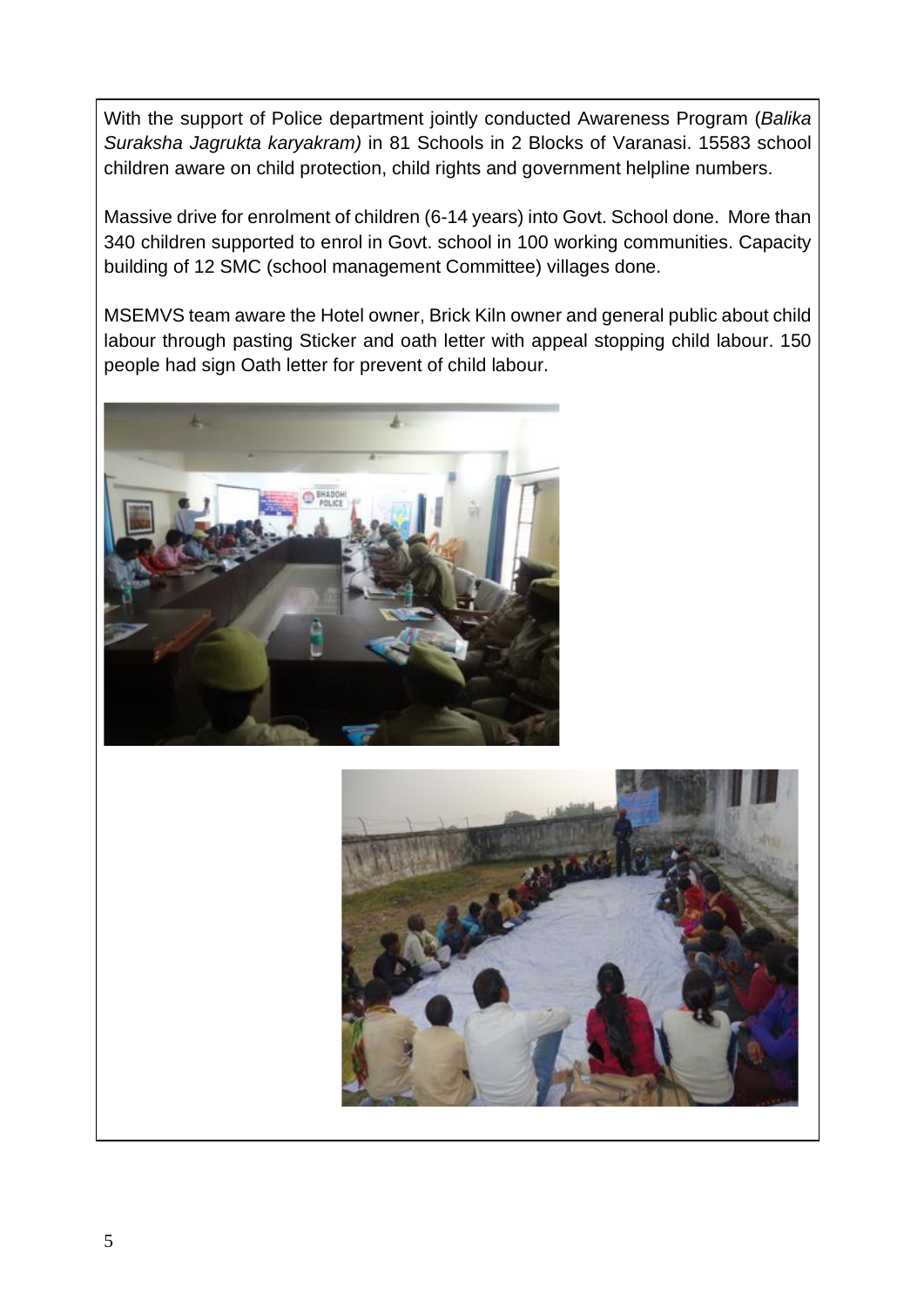**Ensuring Right to education and prevention of child exploitation at Brick kilns:** Prevention of children from child labour through promotion of child rights in 10 brick kilns of Naranyanpur block of district Mirzapur in Uttar Pradesh. The Education Support Centres were located at the brick kiln premises. The brick kiln owners managed the space for Education Support Centres. MSEMVS **enrolled 286 children** at 10 Education Support Centres. Play and recreational activities conducted as a regular feature of these centers. This made to children lively and attractive for children. Twice in a week yoga and games organized for all the children. The Bal Panchayts (children councils) and youth groups actively participated and played vital role to organize the sensitization and awareness programme. MSEMVS organized the Children's Fare (Bal Mela) in Narayanpur Block. The brick kiln owners, PRI members and other NGOs sponsored the food items for the children in Bal Mela. 259 children (126 Male and 133 Female) participated in the Bala Mela.

MSEMVS facilitated monthly meetings of parents and owners of brick kilns. Those meeting helped sensitizing them on issues of education, child labour, child marriage, and other protection related issues and govt. Welfare schemes. MSEMVS invited Asha, Aangawadi Workers, SMC members, PRI members of nearby villages, representative from child line, District Child Protection officers, and Media people in such meetings and most of the time they participated.



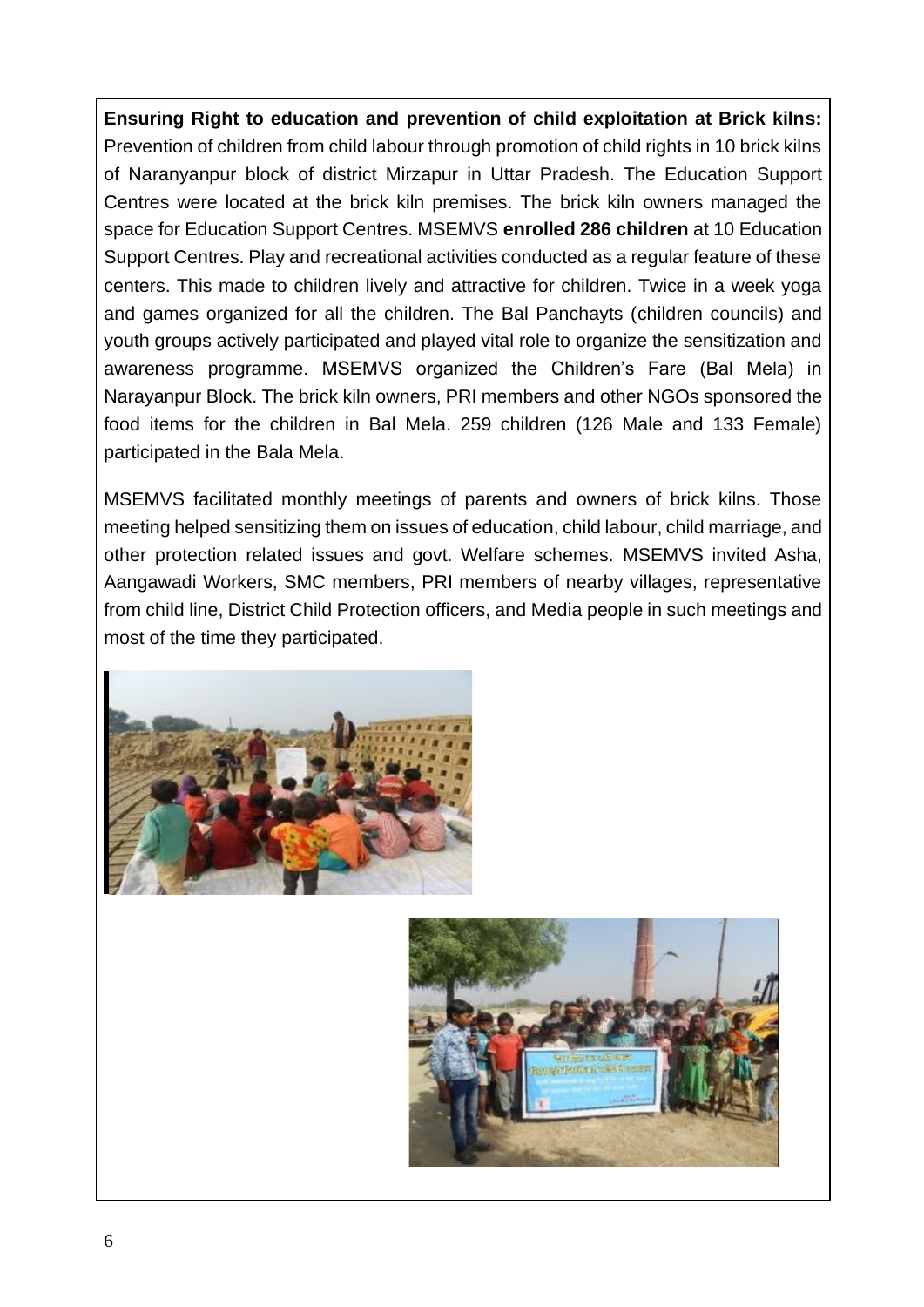### **Education, Health and Livelihood for mining affected families:**

With the support of TDH (G) IP and Misereor, 10 resource centers established in Panchayat Buildings in the village. Each resource center is provided with books on general knowledge and social concerns as well as children's education and play materials. 10 Youth groups are formed with 147 members including 88 boys and 59 girls in the project villages. The youth club members participated in distributing preparing village level plans, organizing activities with children in child rights resource centers etc.

A batch of 20 youth completed motor driving and started earning between Rs 2000- 3000 per month. 40 youth are learning the skills of making shopping bags, quilts and decorative items such as dress making and utilities. 10 SHGs are formed in 10 villages with 116 members. The SHG members are active on the issues of Child Protection, Nutrition, Vaccination and Education.

With the help of DMFT, Health camps were organized in the project area.



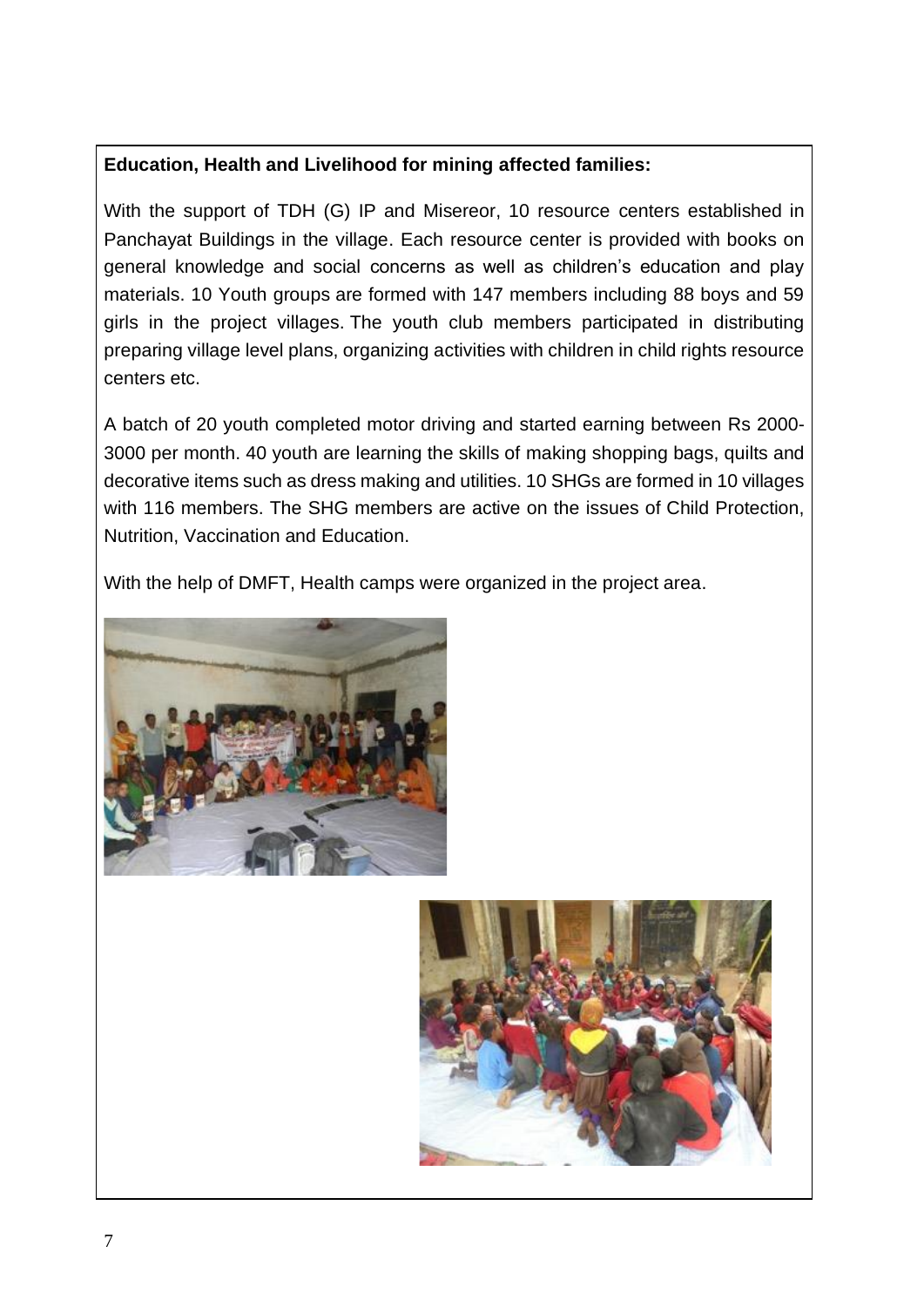### **Bonded labour system abolition project:**

This project was focused to strengthening District Bonded Labour Vigilance Committees in 5 districts Varanasi, Bhadohi, Mirzapur, Chandauli and Jaunpur with the support of FTS and JTIP.

1832 individuals from 102 villages received the supports in this projects in different areas.126 Individuals supported to be rescue from bonded labour and trafficking, 204 Individuals supported accessing legal rights and pursue the case in the courts, 29 survivor provided Income Generation Program, 492 individuals Supported for after care and Rehabilitation services, 219 venerable families received different government services, 163 Survivors received the government services, 1617 Individuals provided Risk and Rights education regarding trafficking and bonded labour.

215 government official and DBLVC members provided training through training workshops. Manuals and Toolkits on the issues of Bonded Labour Act, ICPS and Central Sector Schemes developed and printed for using by NGOs, Labour Department and DCPUs.